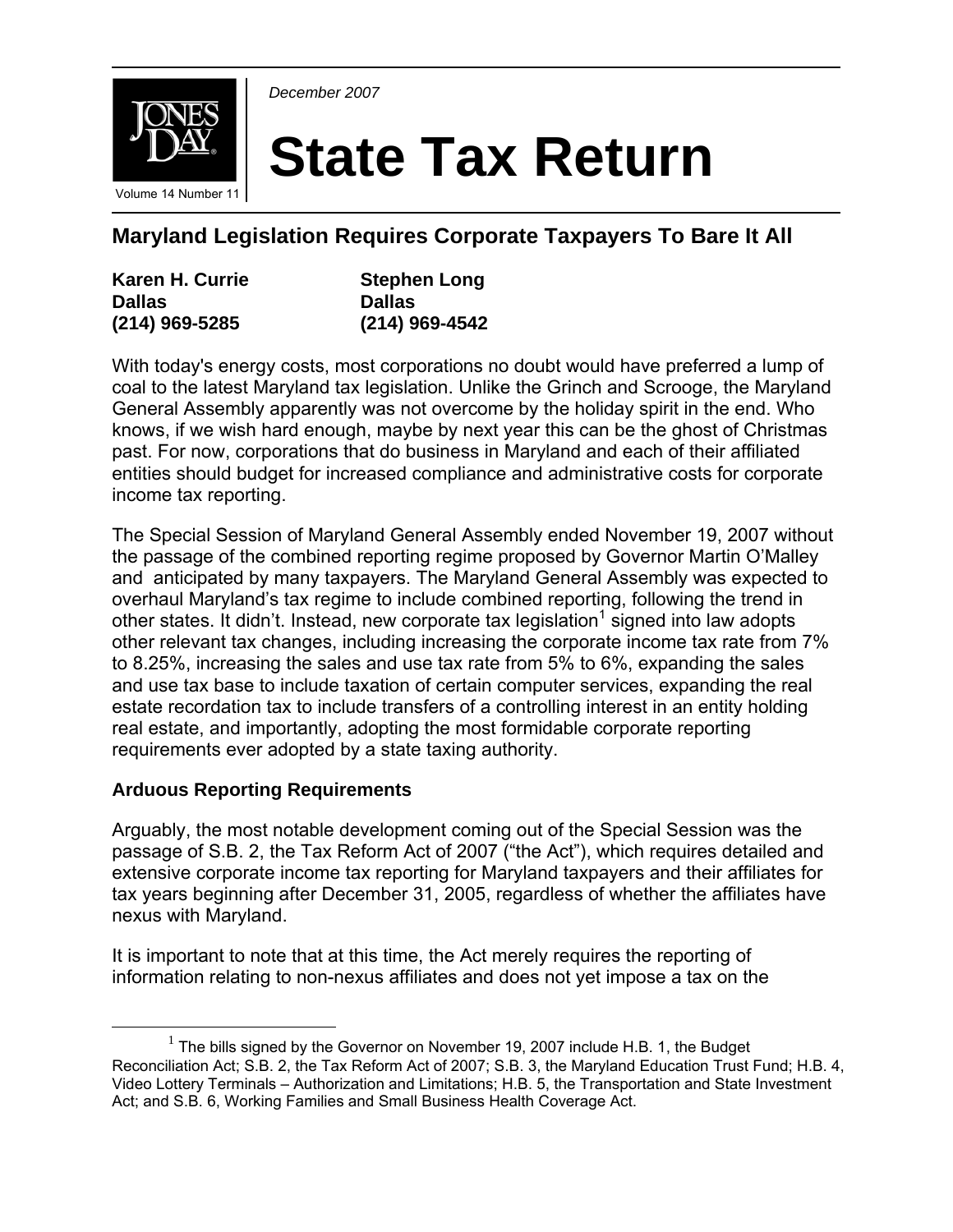activities of these companies. The new reporting requirements are likely a precursor of additional changes or challenges to come.

## *Comprehensive Affiliated Group Reporting*

The Act requires a Maryland taxpayer to file a disclosure statement with respect to the activities of the members in its corporate group. A "corporate group" is (i) an affiliated group or controlled group under Sections 1504 or 1563 of the Internal Revenue Code; or (ii) an affiliated group of corporations engaged in a unitary business where more than 50% of the voting stock of each member is directly or indirectly owned by a common owner or owners or a member of the group. $2^2$ 

Every Maryland taxpayer is required to file a statement each year identifying each member of its corporate group and disclosing for each member: (i) whether the member filed a Maryland income tax return; (ii) the total worldwide sales for that member for the taxable year; and (iii) the total Maryland sales for that member for the taxable year. In addition, a Maryland taxpayer must file a statement identifying each state in which a member of the group filed a corporate income tax return. For those states requiring combined or consolidated reporting, the taxpayer must disclose which members of the affiliated group are included in such reports.

## *It Gets Worse – Additional Filings For Publicly Traded Companies*

The Act requires additional detailed reporting for any publicly traded company, regardless of whether such company has nexus for Maryland corporate income tax purposes. A "publicly traded corporation" is a corporation that is regularly traded on an established securities market in the United States or a foreign country, or a corporation more than 50% of the voting stock of which is owned, directly or indirectly, by a corporation or other business entity regularly traded on such a market.<sup>3</sup>

For purposes of the publicly traded company reporting requirements, Maryland has adopted a new, broader definition of "doing business" in Maryland that includes activities that might not otherwise create nexus for corporate income tax purposes such as making sales of tangible personal property to Maryland purchasers, performing services for Maryland customers, earning income from intangible property sitused in Maryland, and regularly soliciting sales in Maryland. If a publicly traded company meets this broader definition of "doing business," it will be subject to the publicly traded company reporting requirements.

Publicly traded companies doing business in Maryland must disclose certain basic company information, including the corporation's name, address, North American Industry Classification System (NAICS) Code, and any corporation that directly or indirectly owns 50% or more of the corporation's voting stock. More importantly, a publicly traded company must disclose the information required to be reported or used

 <sup>2</sup>  $^{2}$  Md. Code Ann. § 10-804.1(A)(2).

 $3 \text{ Md. Code Ann. }$ § 10-804.1(A)(4).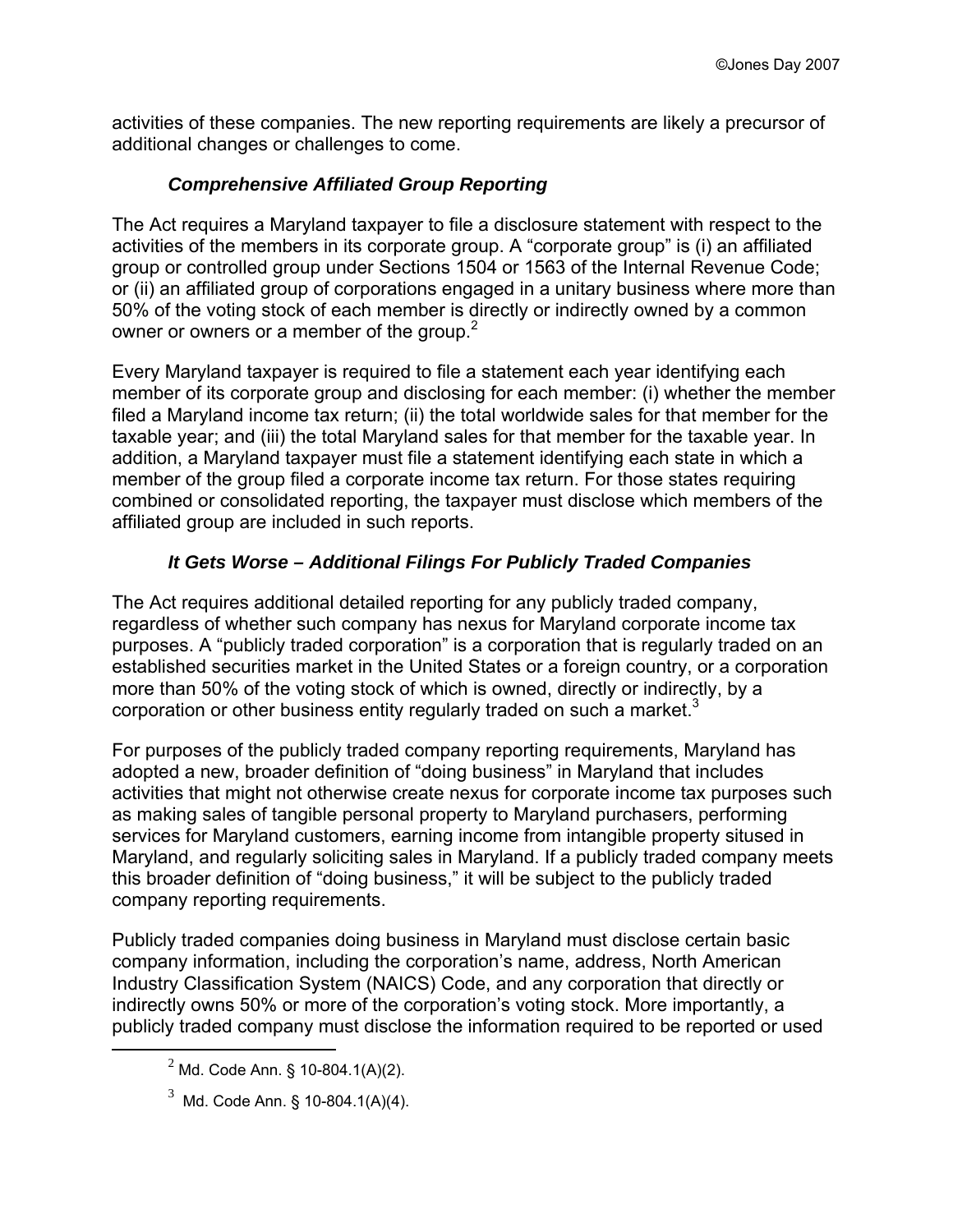in preparing a Maryland income tax return, regardless of whether such return is in fact due for the publicly traded company.

If the publicly traded company is not required to file a Maryland corporate income tax return, the company may alternatively provide a statement explaining why a return is not required and disclose an estimate of the corporation's total gross receipts from sales to Maryland customers.

#### *Pity The Publicly Traded Company With Worldwide Gross Receipts In Excess Of \$100 Million*

A publicly traded corporation whose corporate group's worldwide gross receipts are in excess of \$100 million will be subject to even more onerous reporting requirements for its corporate group. Companies with worldwide gross receipts in excess of \$100 million must disclose the information required in the publicly traded company information report discussed above for *all* members of the corporate group regardless of whether they meet the definition of doing business in Maryland. Thus, a publicly traded company with more than \$100 million of worldwide receipts will be required to either provide the information required to be reported on a Maryland income tax return or the alternative statement as to why such a return is not required with receipts disclosure *for each member of its corporate group*.

A publicly traded company with more than \$100 million of worldwide receipts will also be required to disclose:

- (i) the members of the corporate group that would be included in a water's-edge, combined group if such a return were required and the difference in Maryland tax that would be due if the company were to report its tax using a water's-edge, combined reporting methodology;
- (ii) the difference in Maryland tax that would be required if Maryland adopted a throwback rule for sales factor purposes;
- (iii) the amount of any nonapportionable income and where such income is allocated;
- (iv) for Maryland headquartered companies, the difference in Maryland tax that would be due if the company were required to allocate 100% of its nonapportionable income to Maryland;
- (v) full-time employment in Maryland for the past three years; and
- (vi) for all U.S. corporations or affiliates of U.S. corporations, profits before tax reported on the 10-K filed with the Securities and Exchange Commission.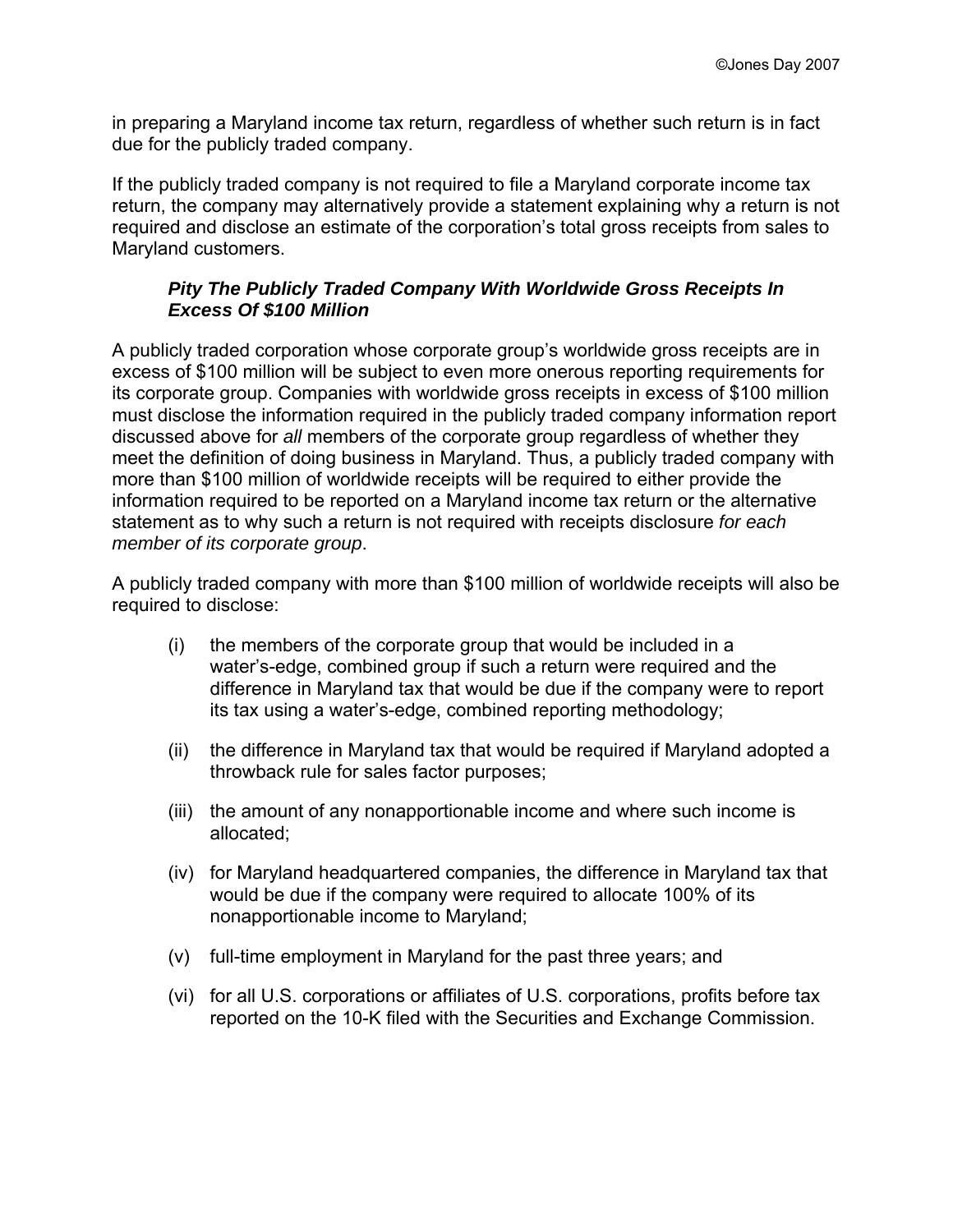#### *Expect An Audit (And Penalties)*

All statements required by Maryland must be filed annually, for all taxable years beginning after December 31, 2005. Any statement filed must be signed under oath and is subject to audit by the Comptroller. In addition, the Act imposes significant penalties for failure to comply. A person required to file the statement who willfully fails to do so or files a false statement is guilty of a misdemeanor and, on conviction, is subject to a fine not to exceed \$10,000 or imprisonment not to exceed five years, or both.

#### **What Does This Mean For Maryland Taxpayers?**

The obvious initial impact that these reporting requirements will have on companies is the significant increased administrative cost and burden associated with the preparation of Maryland corporate income tax data, effectively in the form of a Maryland corporate income tax return, for affiliates that may or may not have any contact with Maryland, or even a unitary relationship with a Maryland taxpayer. However, this is only the tip of the iceberg. The Maryland reporting requirements may result in additional tax for even the most conservative taxpayers, through Maryland's processing and interpretation of the data presented and Maryland tax laws.

#### *Additional Assessments Of Tax*

Current Maryland taxpayers that comply with the reporting requirements may face additional audits in Maryland. This is particularly likely for taxpayers with intercompany transactions. It is widely known that the Maryland Comptroller's position is that pursuant to the Maryland Court of Appeals' 2003 decision in *Syl, Inc. and Crown Cork & Seal*  Co.,<sup>4</sup> virtually any company that receives intangible income from a Maryland affiliate is taxable on that income, regardless of the nature of the specific activities of that company or the relationship between that company and the Maryland affiliate. This position has been extended to a host of intercompany intangible transactions that may not be covered by Maryland's intangible expense disallowance statute.

Taxpayers should not be surprised if the required statements result in the generation of additional audits by the Maryland Comptroller in light of the Comptroller's interpretation of *Syl, Inc.* or other related positions. In the Comptroller's 2009 budget plan, the Comptroller set forth his plan to generate an additional \$200 million of revenue through an increase in audit and compliance staff and an upgrade of technology. Specifically, the Comptroller's plan stated that Maryland currently has an inventory of more than 300 holding company audits and are beginning to audit taxpayers that utilize captive REITs, as well as other non-filers.<sup>5</sup> The Comptroller requested additional staff to audit these taxpayers. It is likely that the corporate reporting will provide a road map pursuant to which the Comptroller will seek out additional companies to audit.

 $\overline{\phantom{a}}$ *Syl, Inc. v. Comptroller*; *Crown Cork & Seal Co. v. Comptroller*, 825 A.2d 399 (Md. 2003).

 $5$  Letter from Comptroller Franchot to the Honorable Eloise Foster, Secretary Department of Budget and Management, regarding FY 2009 Over-the-Target Request Tax Gap Initiative (September 27, 2007).